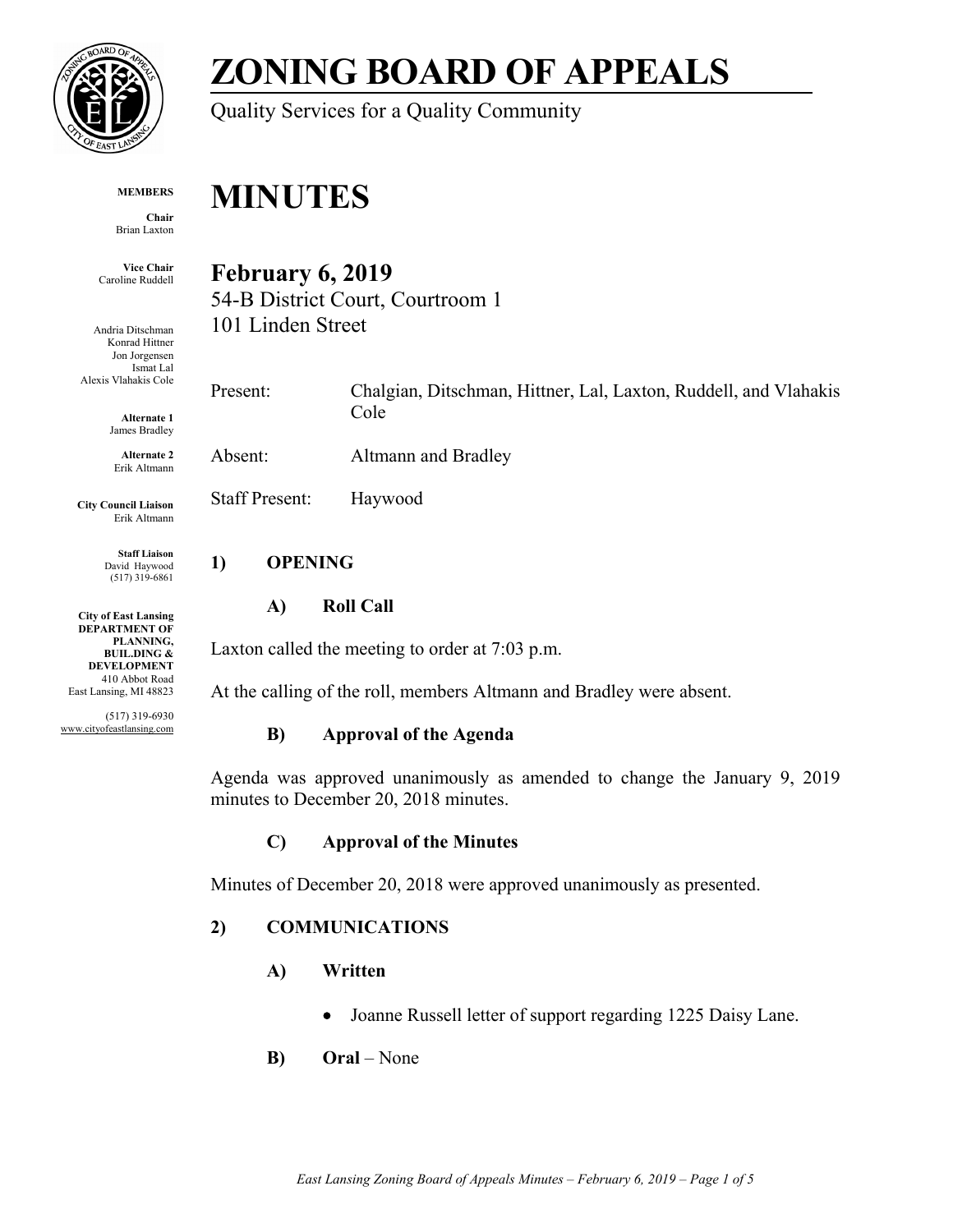#### **3) NEW BUSINESS**

**A) A public hearing will be held to consider an application from Chris Parsons and Kara (Nygren) Parsons for the property located at 1107 Daisy Lane, in the R-2, Medium Density Single-Family Residential, zoning district for a variance from the following requirement of Chapter 50 – Zoning Code of the City of East Lansing:**

#### *Section 50-301 – Minimum setback, principle building on a corner lot line. The minimum setback requirement is 20 feet.*

**The applicant is proposing to demolish the existing single-family residential structure and build a new single-family residential structure that would be located ten feet from the east property line adjacent to Larkspur Drive.** 

Haywood described the property, location, and the proposal as indicated in the Staff Report. He said the south side lots were platted at 66 feet wide while the north lots were platted 132 feet wide but much shallower.

Chris Parsons, the applicant, addressed the Board and gave the background on the property and the variance request. He said what is unique about the property is it runs along Larkspur which is a dead end and has very little traffic. He further stated the lot is similar in size to other properties in the neighborhood.

Laxton thanked the applicant for including the rationale for the variance request.

Laxton asked to confirm for the record that the applicant plans to live in the home as a singlefamily residence, not building the home and turn it into a rental. Parsons stated for the record they plan to rebuild and live in it as a single-family home and it is in a rental restriction overlay district.

**Motion:** It was moved by Vlahakis Cole and seconded by Ruddell to grant variance approval for the request from Chris Parsons and Kara (Nygren) Parsons for the property located at 1107 Daisy Lane, in the R-2, Medium Density Single-Family Residential, zoning district for a variance from the following requirement of Chapter 50 – Zoning Code of the City of East Lansing:

*Section 50-147(1)a. – Within any yard bordering a street, fences or walls, other than retaining walls, shall not exceed the following maximum heights:*

- *i. When less than 40 percent open and unobstructed.*
	- *1. Three feet at the property line.*
	- *2. Six feet, when set back at least 20 feet from the property line.*

The applicant is proposing a privacy fence at six feet tall around the existing patio and between the existing house and garage less than the required setback

The Board finds that under Special Finding (2), that there are exceptional or extraordinary circumstances or conditions which apply to the property in question that do not apply to other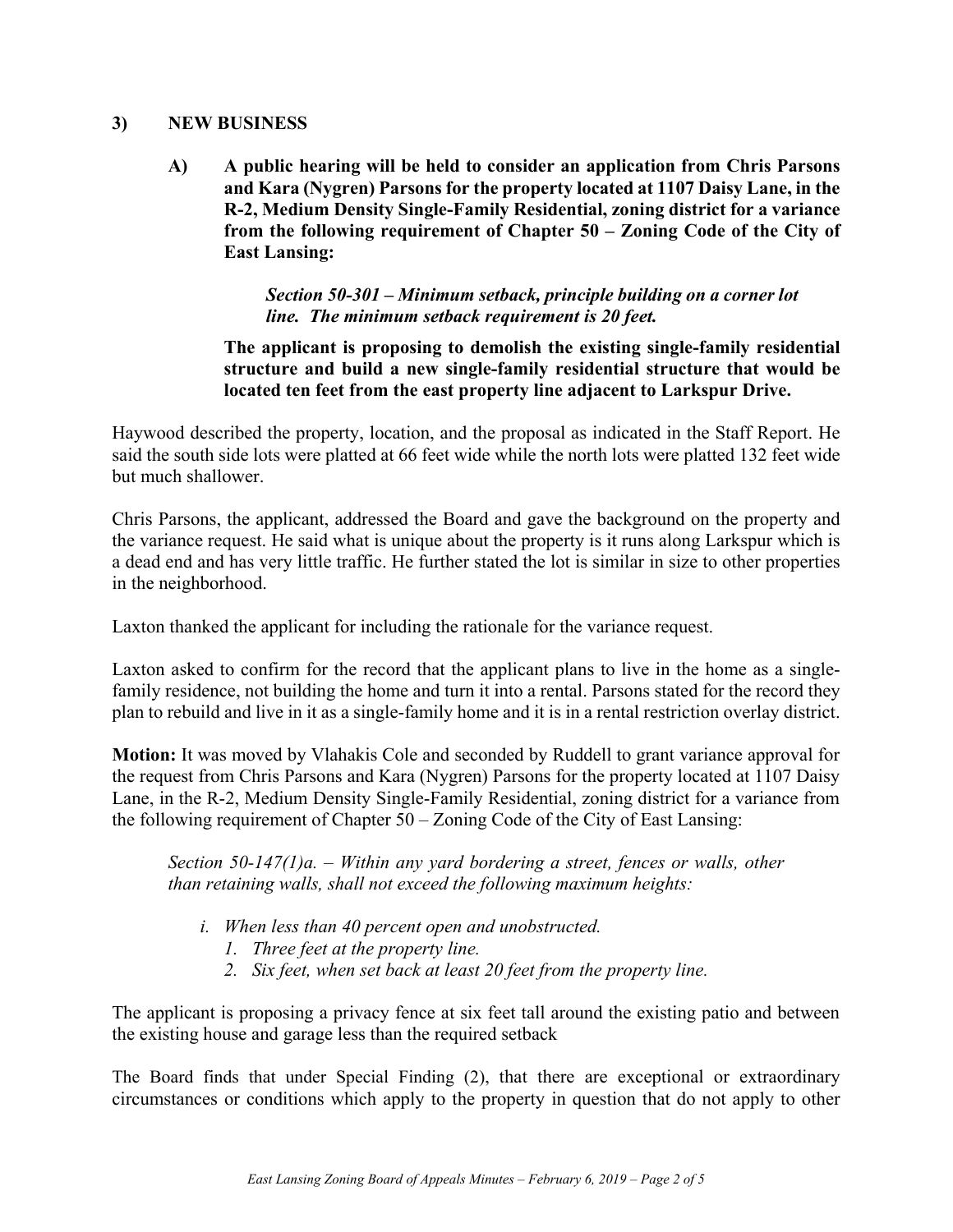properties and which have not resulted from any act of the applicant subsequent to the adoption of the Zoning Code; based on the following grounds:

- 1. Larkspur being a dead end street
- 2. Unique based on location and greenspace between the lot line and the curb

Laxton stated he would be voting affirmatively on the request as it is one of those times when a property is located on a corner, the property is narrower than other properties. He does not believe it to be an unreasonable request given the location of the current house.

Hittner said it is unlikely that Larkspur would ever be extended and would always be a dead end street and as such there will not be an issue with traffic and visibility of a the corner lot; therefore, he would be voting in favor of the motion.

Laxton stated without having any building specs the approval will be for what is requested which is 10 feet setback to lot side of dead end road.

**Vote:** All yeas. Motion passed unanimously by a vote of 7 to 0.

#### **4) OLD BUSINESS**

**A) A variance request from Ghulam Sumbal for the property located at 1820 Coolidge Road in the R-3, Single and Two-Family Residential, zoning district for a variance from the following requirement of Chapter 50 – Zoning Code of the City of East Lansing:**

> *Section 50-301. – Minimum lot width. Minimum lot width in the R-3 zoning district for uses other than single-family is 100 feet.*

#### **The applicant is proposing to demolish the existing single-family structure and rebuild a new duplex structure with a lot width of 82 feet.**

Laxton reminded the Board they held the public hearing on the request last month and the applicant requested to adjourn to February to give staff the opportunity to look into properties within the vicinity of the request that may have received a similar variance.

Haywood stated most of the properties in the vicinity are duplexes with the exception of the subject property, 1802 and 1840 Coolidge Road. He further stated there were no variances in regard to lot width granted for properties in the vicinity.

Tom James Gottchalk of James Edward Builders, addressed the Board and gave the history of the project. He stated he feels the proposal meets all three of the special findings.

Ghulam Sumbal, the owner, addressed the Board reiterated what Gottchalk said.

Chris Parsons, 1107 Daisy Lane, addressed the Board and spoke in support of the variance request.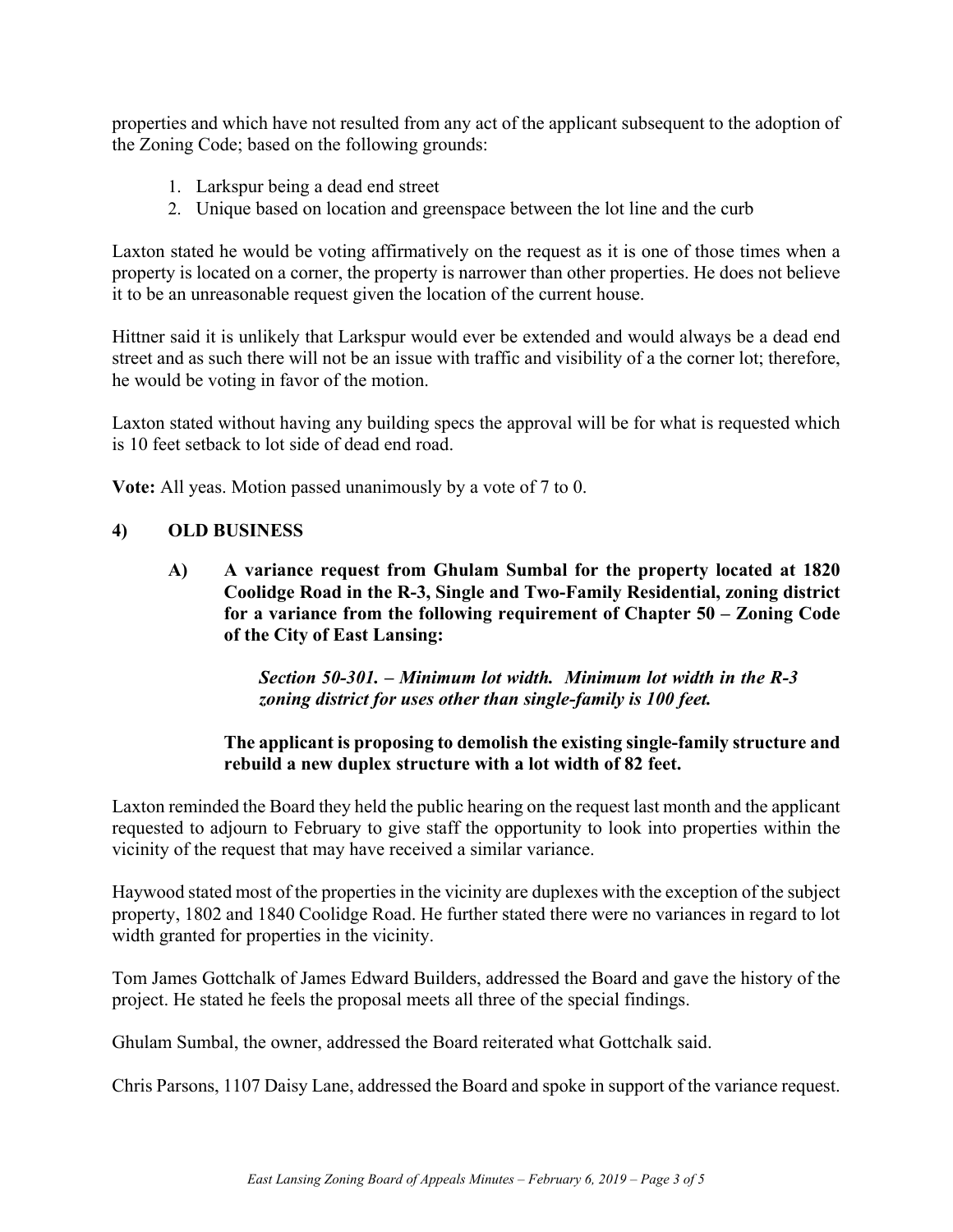Abida. Sumbal, the owner, addressed the Board and spoke about the physical and mental torture G. Sumbal has experienced since taking on this project.

**Motion 1:** Ruddell moved to approve the variance request from Ghulam Sumbal for the property located at 1820 Coolidge Road in the R-3, Single and Two-Family Residential, zoning district for a variance from the following requirement of Chapter 50 – Zoning Code of the City of East Lansing:

*Section 50-301. – Minimum lot width. Minimum lot width in the R-3 zoning district for uses other than single-family is 100 feet.* 

In order to demolish the existing single-family structure and rebuild a new duplex structure with a lot width of 82 feet

Motion was seconded by Ditschman.

The Board finds that under the Special Finding (3), that such variation is necessary for the preservation of a substantial property right possessed by other properties within the same zoning district.

Laxton clarified that the zoning district specifically allows for duplexes. Haywood concurred.

Ditschman asked when the zoning changed as the subdivision was platted in 1968 with lots less than 100 feet. Haywood replied the latest amendment shown is 1994 but that's not to say that was when the zoning changed that required the 100 feet lot width.

Ditschman further stated the change in zoning after the duplexes where already built leads her to want to vote in favor of the request. Laxton stated he agreed with Ditschman and to limit the duplexes to bigger lots but here all the vast majority of the properties are duplexes of the same size, it's not something that would be out of conformity and leaning toward voting in favor of the motion.

Hittner stated he would be voting in favor as well.

Vlahakis Cole stated she originally said she did not see the reasoning for demoing a single-family to put a duplex but after driving by and seeing the number of duplexes with similar sized lots she now agrees with the motion for approval.

**Vote:** All yeas. Motion passed unanimously by a vote of 7 to 0.

- **5) STAFF REPORTS** None
- **6) BOARD MEMBER CONCERNS** None
- **7) ANNOUNCEMENTS**